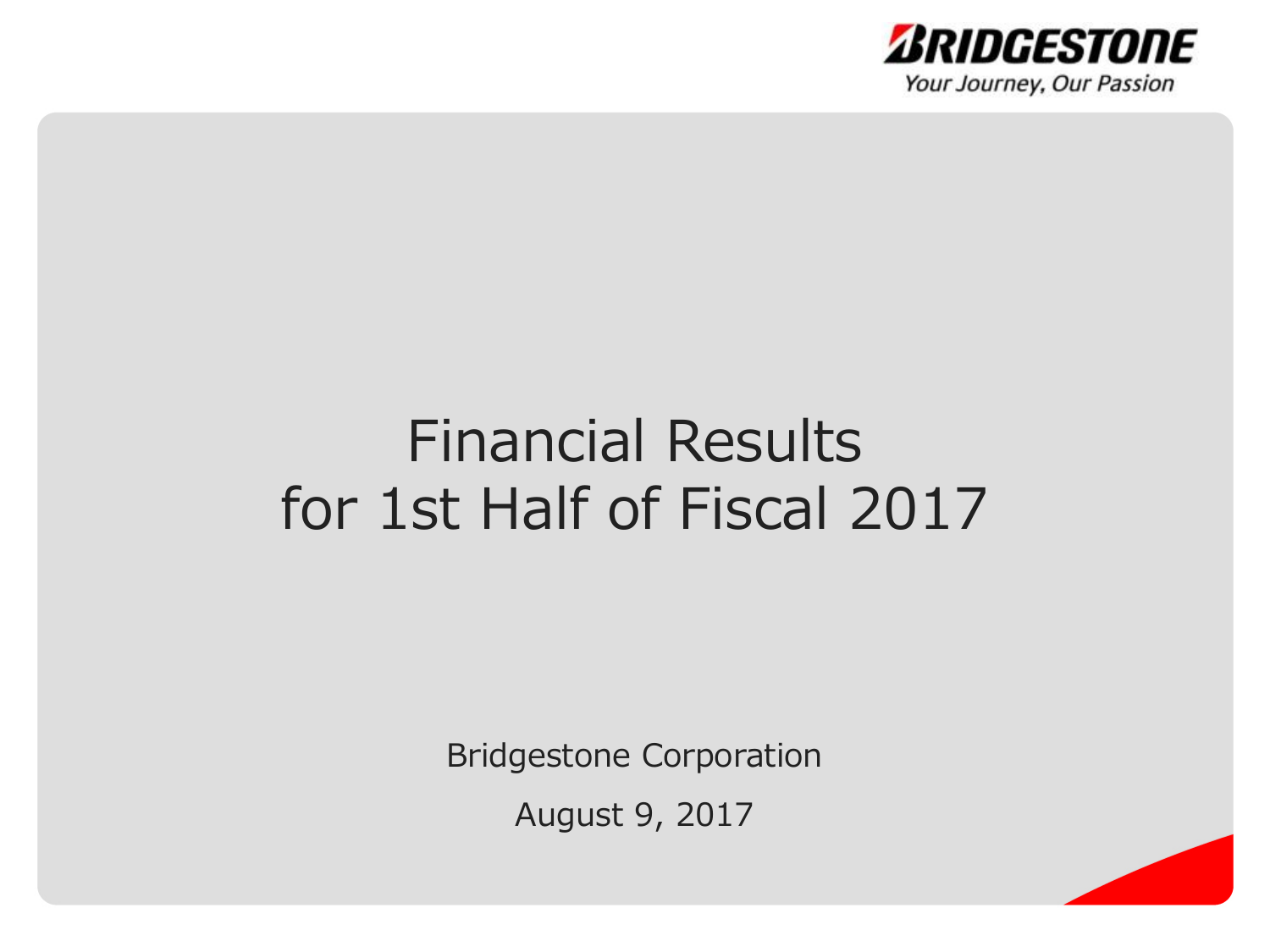- 1. Business and Financial Performance for 1st Half of Fiscal 2017 P.3
- 2. Consolidated Projections for Fiscal 2017 P.10

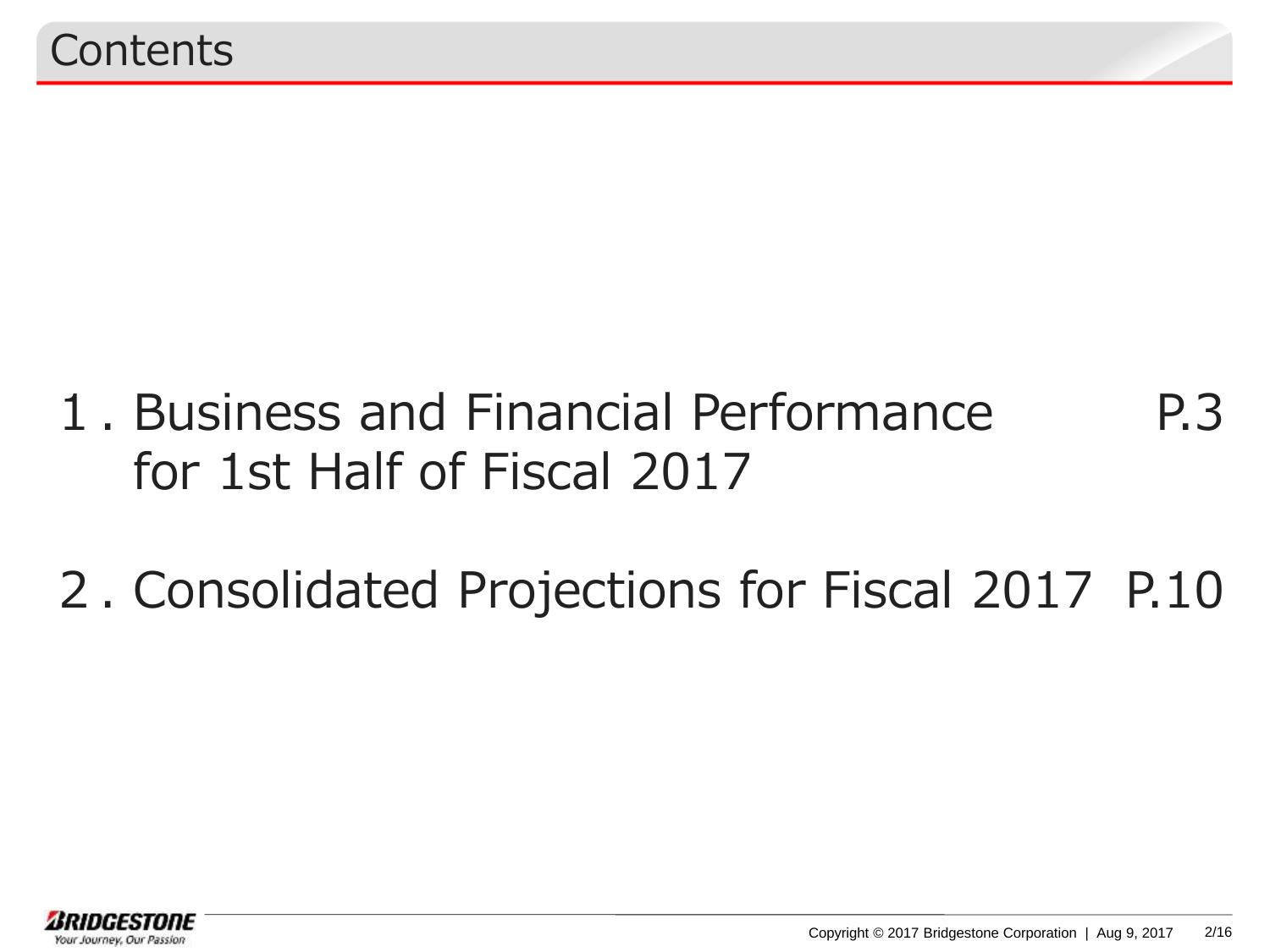

## 1. Business and Financial Performance for 1st Half of Fiscal 2017

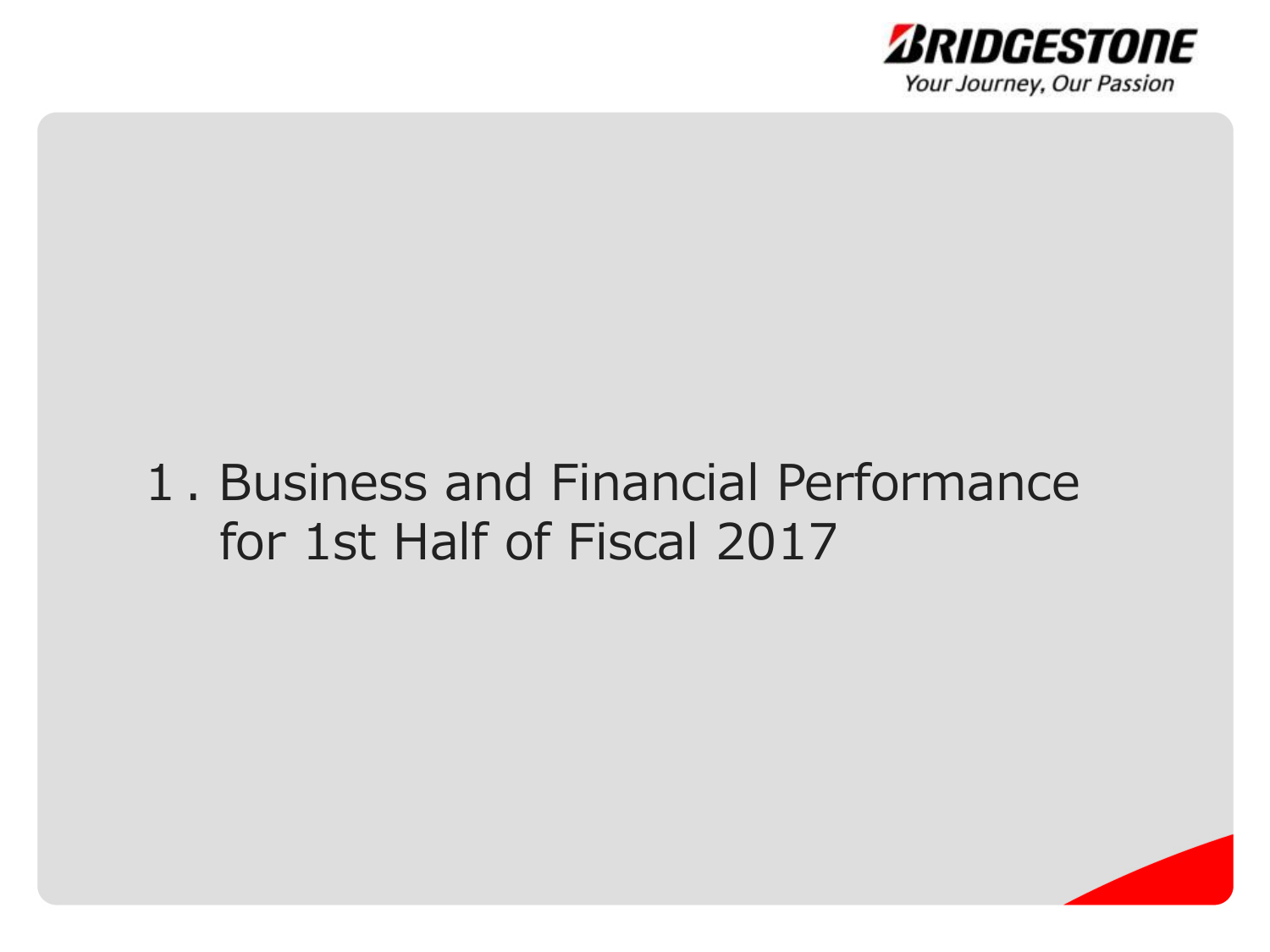## Business Environment Surrounding Bridgestone Group



**Currency Exchange**  ● Stayed at almost same level as PY ●1USD=112yen 1EUR=122yen (Ref.)2016 1H 1USD=111yen 1EUR=124yen



**Raw Material Price** ● Continued to rise primarily in Q1



**Tire Demand** (PSR/TBR)

- OE: Vehicle production generally strong at global level
- ●REP: Modest growth continued with recovery in emerging markets

| - Pre-buy demand before price increase |
|----------------------------------------|
| Tire Demand (Year-on-Year/unit base%)  |

| Average)                                                    |            | 2016       | 2017       |            |           | <b>PSR</b> |                                                                      | TBR        |
|-------------------------------------------------------------|------------|------------|------------|------------|-----------|------------|----------------------------------------------------------------------|------------|
|                                                             | $1st$ half | $2nd$ half | $1st$ half |            | <b>OE</b> | <b>REP</b> | <b>OE</b>                                                            | <b>REP</b> |
| Natural Rubber<br>$\langle$ TSR20 $\rangle$ * ( $\phi$ /kg) | 126        | 149        | 181        | Japan      | 107%      | 107%       | 104%                                                                 | 116%       |
| Natural Rubber<br>$\langle RSS\#3\rangle^*$ $(\phi/kq)$     | 148        | 180        | 229        | N. America | 95%       | 101%       | 104%                                                                 | 96%        |
| Crude Oil<br>$\langle WTI \rangle$ (\$/bbl)                 | 39         | 47         | 50         | Europe     | 101%      | 99%        | 106%                                                                 | 107%       |
| *Source: Singapore Commodity Exchange Limited               |            |            |            |            |           |            | Note: The numbers of demand are estimated by Bridgestone Corporation |            |

\*Source: Singapore Commodity Exchange Limited

**Market trend of natural rubber and crude oil** 



**(Average)**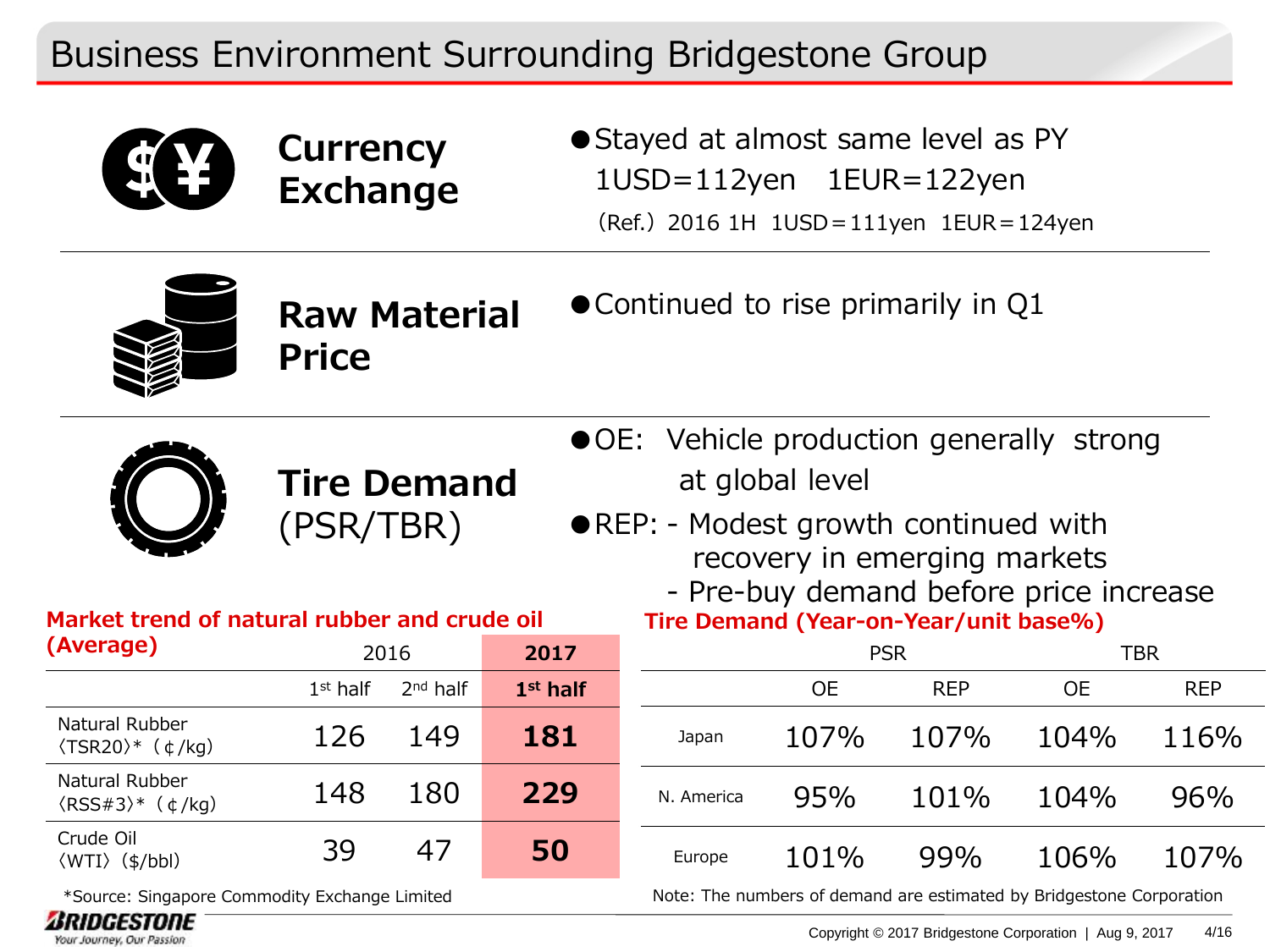## Tire Sales Growth for 1st Half of Fiscal 2017 (Year-on-Year, unit base)

*ARIDGESTONE* Your Journey, Our Passion

| <b>OE &amp; REP</b>    | <b>PSR</b> | <b>OE &amp; REP</b>    | <b>TBR</b> |                                    | ORR *                            |
|------------------------|------------|------------------------|------------|------------------------------------|----------------------------------|
| Global                 | 103%       | Global                 | 109%       | Ultra-Large                        | 115%                             |
| <b>OE</b>              |            | <b>OE</b>              |            | Large                              | 145%                             |
| Japan                  | 116%       | Japan                  | 104%       | - Recovered along with             |                                  |
| N. America             | 100%       | N. America             | 104%       | demand trend                       |                                  |
| Europe                 | 111%       | Europe                 | 104%       |                                    | - Sales higher than Projection   |
| China/<br>Asia Pacific | 104%       | China/<br>Asia Pacific | 162%       |                                    |                                  |
| <b>REP</b>             |            | <b>REP</b>             |            |                                    | <b>PSR</b><br>HRD $( \geq 18'')$ |
| Japan                  | 104%       | Japan                  | 117%       | Global                             | 120%                             |
| N. America             | 96%        | N. America             | 108%       |                                    |                                  |
| Europe                 | 101%       | Europe                 | 114%       |                                    |                                  |
| China/<br>Asia Pacific | 104%       | China/<br>Asia Pacific | 104%       | ※ Note: Based on rubber weight for | Ultra-Large and Large ORR        |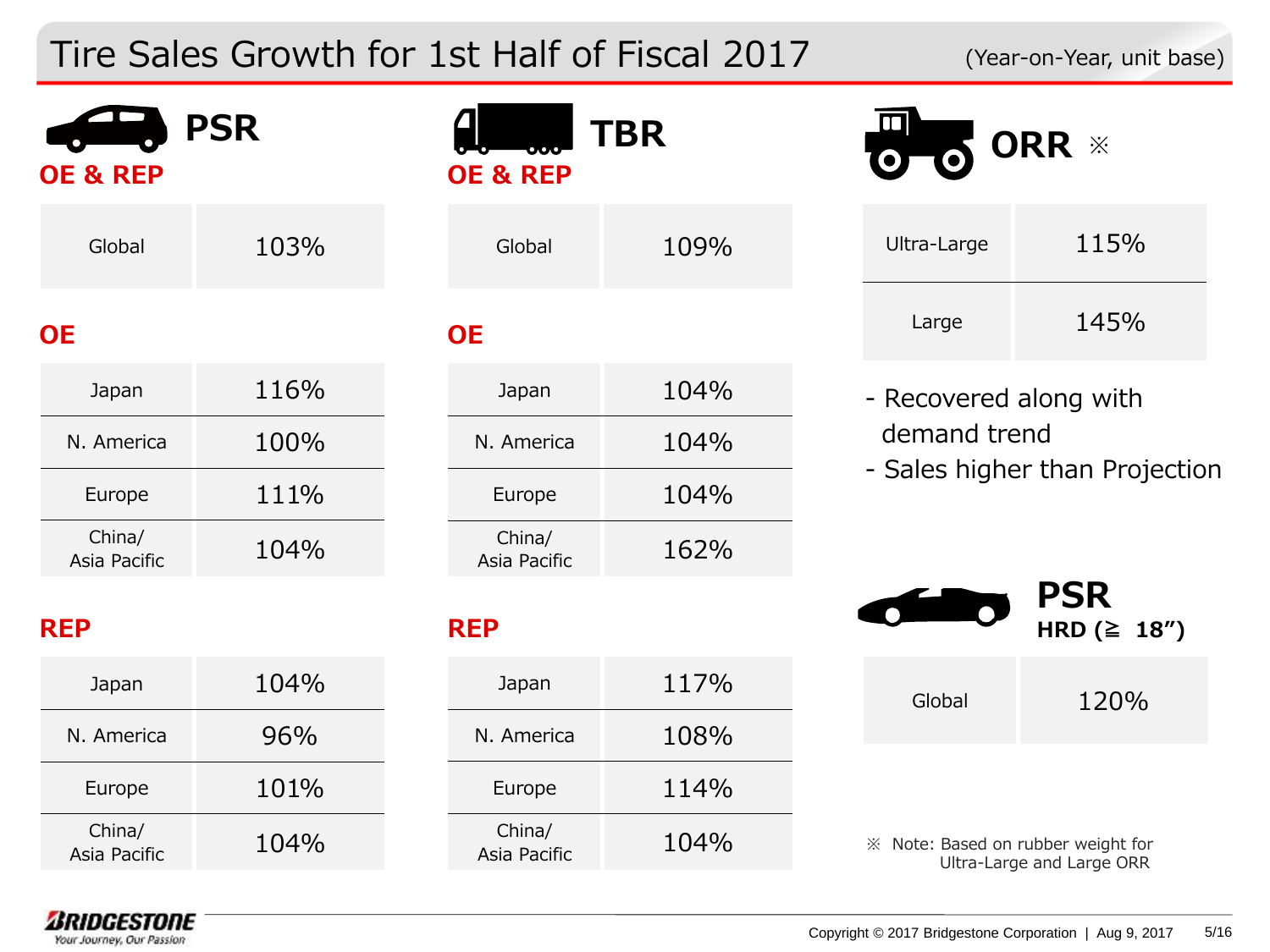## Consolidated Results for 1st Half of Fiscal 2017

| (Yen in billions)                                           | 2016<br>1 <sup>st</sup> Half Results | 2017<br>1st Half Results | VS PY $(% )$           | (Ref. Feb 17, 2017<br>announcement)<br>2017 1st Half Projections |
|-------------------------------------------------------------|--------------------------------------|--------------------------|------------------------|------------------------------------------------------------------|
| <b>Net Sales</b>                                            | 1,646.5                              | 1,742.8                  | $+6$                   | 1,710.0                                                          |
| <b>Tires</b>                                                | 1,352.7                              | 1,439.7                  | $+6$                   | 1,420.0                                                          |
| <b>Diversified</b><br>Products                              | 301.0                                | 310.7                    | $+3$                   | 290.0                                                            |
| <b>Operating</b><br><b>Income</b>                           | 218.2<br>(Ratio)13.3%                | 202.3<br>(Ratio) 11.6%   | (7)<br>(Ratio) (1.6pt) | 211.0<br>(Ratio) 12.3%                                           |
| <b>Tires</b>                                                | 198.6                                | 185.1                    | (7)                    | 196.0                                                            |
| <b>Diversified</b><br>Products                              | 19.5                                 | 17.1                     | (12)                   | 15.0                                                             |
| Ordinary<br><b>Income</b>                                   | 213.9                                | 195.8                    | (8)                    | 204.0                                                            |
| <b>Profit Attributable</b><br>to Owners of<br><b>Parent</b> | 123.3                                | 131.8                    | $+7$                   | 130.0                                                            |
| Dividends per<br><b>Share</b>                               | 70 yen                               | 70 yen                   |                        | 70 yen                                                           |
| Yen/US dollar rate:                                         | $111$ yen                            | $112$ yen                | $+1$ yen               | $110$ yen                                                        |
| Yen/Euro rate:                                              | $124$ yen                            | $122$ yen                | $\triangle$ 2 yen      | $114$ yen                                                        |

*BRIDGESTONE* Your Journey, Our Passion

Copyright © 2017 Bridgestone Corporation | Aug 9, 2017 6/16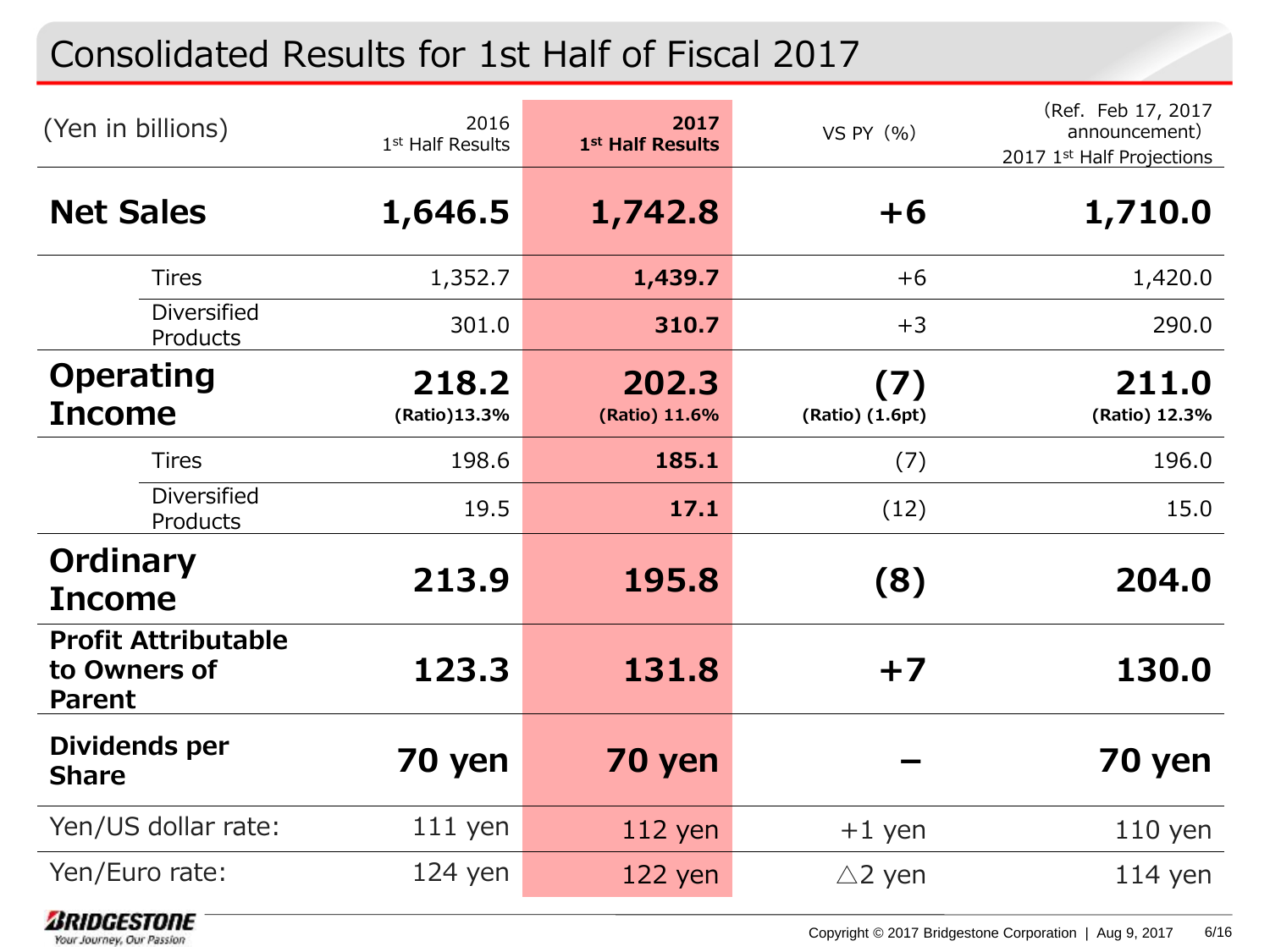## Analysis of Consolidated Operating Income for 1st Half of Fiscal 2017

(Yen in billions)



Note: Figures within parentheses mean minus

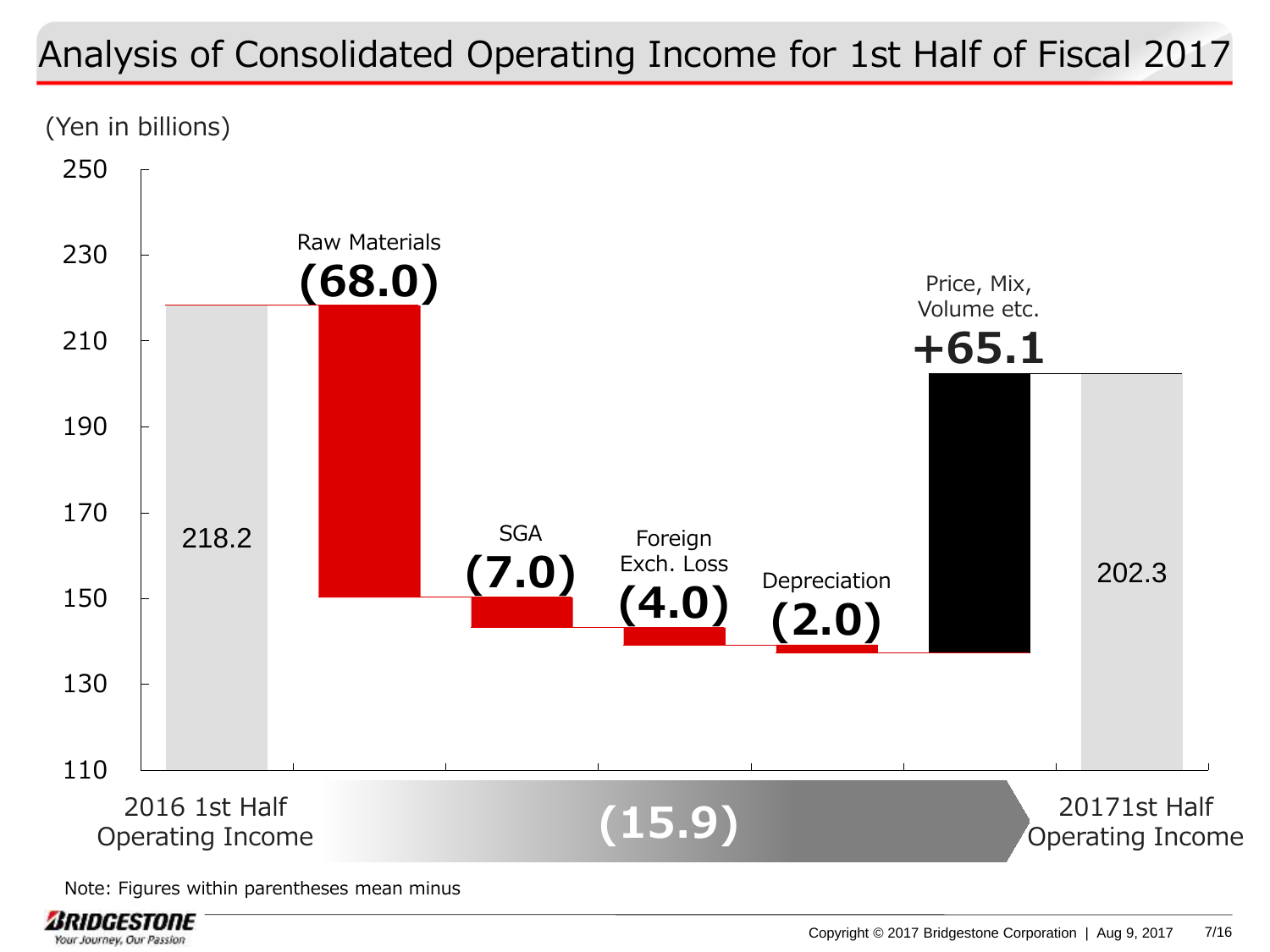## Financial Results for 1st Half of Fiscal 2017: Geographic Segments

| (Yen in billions)                              | 2016<br>$1st$ Half<br><b>Results</b> | 2017<br>$1st$ Half<br><b>Results</b> | VS $PY(\% )$ | (Ref. Feb 17, 2017<br>announcement)<br>2017 1st Half<br>Projections |
|------------------------------------------------|--------------------------------------|--------------------------------------|--------------|---------------------------------------------------------------------|
| <b>Consolidated</b><br><b>Net Sales</b>        | 1,646.5                              | 1,742.8                              | $+6$         | 1,710.0                                                             |
| Japan                                          | 519.8                                | 534.5                                | $+3$         | 520.0                                                               |
| The Americas                                   | 822.2                                | 863.3                                | $+5$         | 860.0                                                               |
| $EMEA*$                                        | 243.9                                | 270.9                                | $N/A^*$      | 260.0                                                               |
| China, Asia-Pacific*                           | 311.8                                | 310.5                                | $N/A^*$      | 290.0                                                               |
| <b>Consolidated</b><br><b>Operating Income</b> | 218.2                                | 202.3                                | (7)          | 211.0                                                               |
| Japan                                          | 67.7                                 | 65.0                                 | (4)          | 54.0                                                                |
| The Americas                                   | 101.4                                | 89.8                                 | (11)         | 115.0                                                               |
| $EMEA*$                                        | 13.9                                 | 5.3                                  | $N/A^*$      | 9.0                                                                 |
| China, Asia-Pacific*                           | 31.9                                 | 34.8                                 | $N/A^*$      | 30.0                                                                |

\* At the beginning of fiscal year 2017, "Russia" formerly included in the "Other regions" segment was transferred to the "EMEA" segment as the result of the restructuring of the tire business SBUs.

Note: Figures within parentheses mean minus

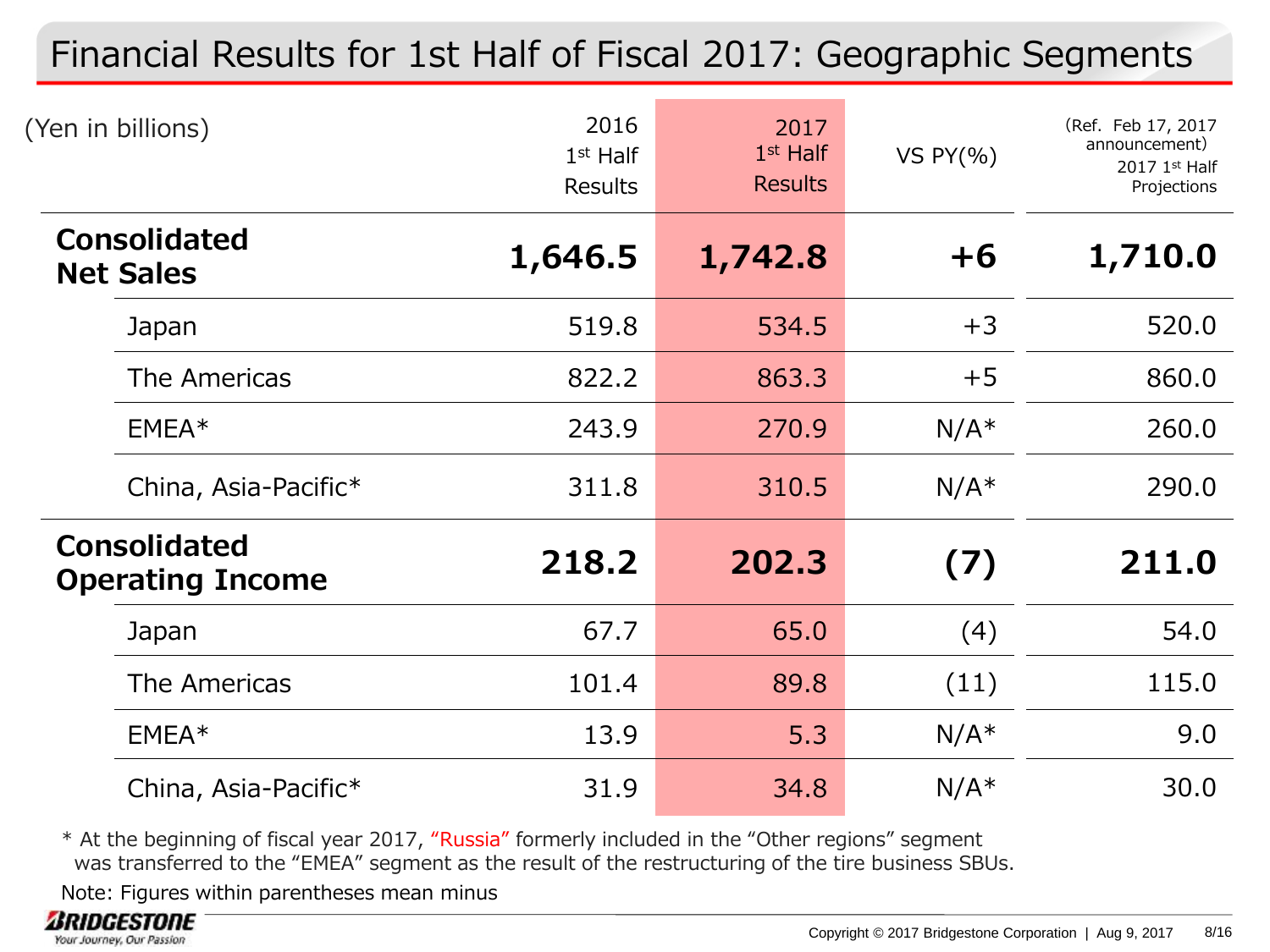## B/S Highlights for 1st Half of Fiscal 2017

| (Yen in billions)                        | FY2017 1st Half<br>(As of Jun. 30, 2017) | VS. Dec. 31, 2016* |
|------------------------------------------|------------------------------------------|--------------------|
| <b>Total Assets</b>                      | 3,804.9                                  | $+88.9$            |
| incl. Total Current Assets               | 1,893.1                                  | $+70.9$            |
| incl. Total Fixed Assets                 | 1,911.8                                  | $+17.9$            |
| <b>Net Assets</b>                        | 2,341.6                                  | (4.2)              |
| Ratio of total equity to total<br>assets | 60.0%                                    | (1.5pt)            |
| Interest-Bearing Debt(Net)               | 12.1                                     | $+141.1$           |
|                                          | 2017<br><b>1st Half Results</b>          | VS. PY             |
| Capital Expenditure                      | 77.8                                     | $+3.1$             |
| Depreciation                             | 96.0                                     | $+3.0$             |

\*The actual closing balance of Balance Sheet in 2016 has been revised, due to the change in accounting standard of BRIDGESTONE EUROPE NV/SA(change from GAAP to IFRS)

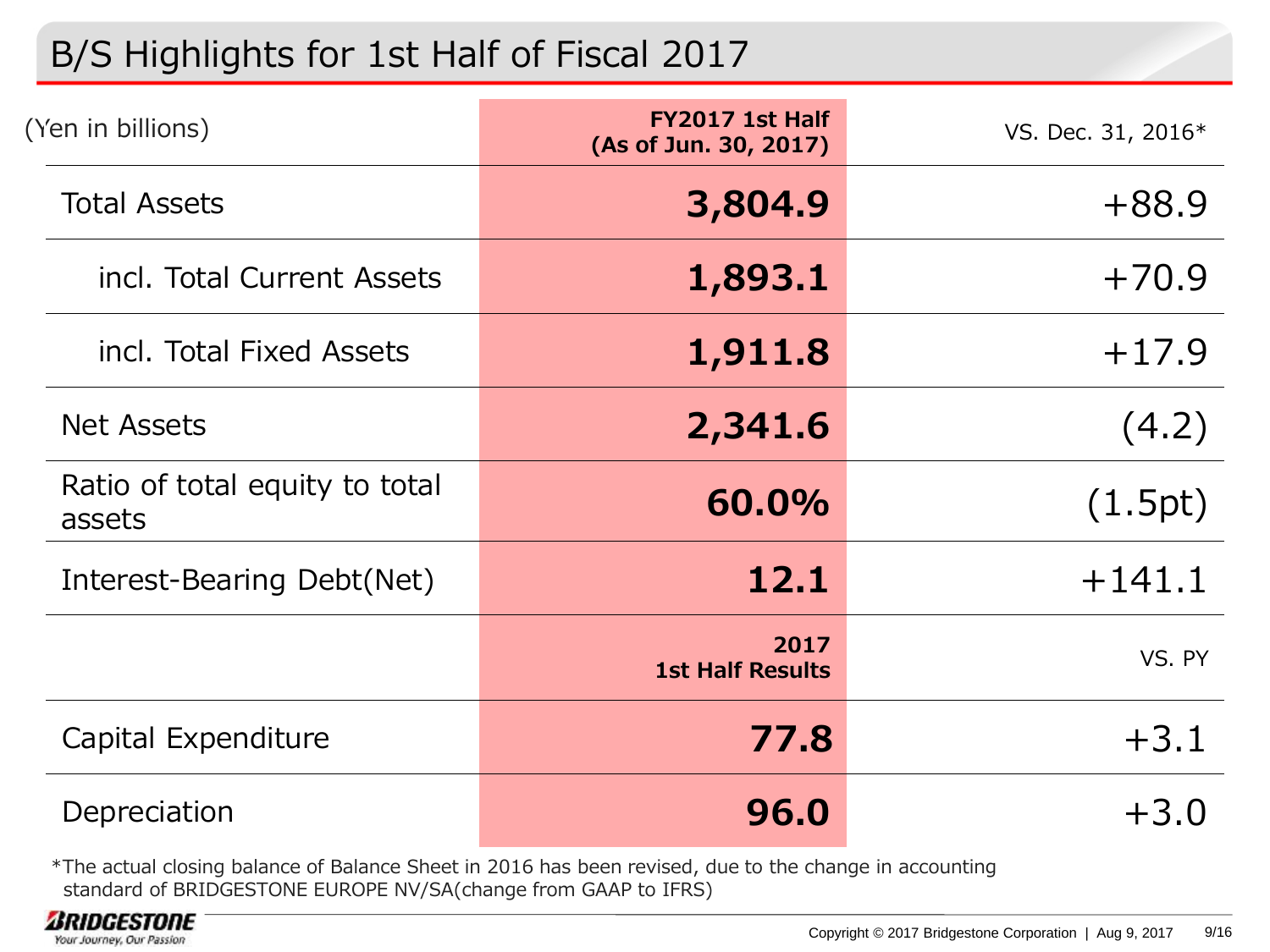

## 2. Consolidated Projections for Fiscal 2017

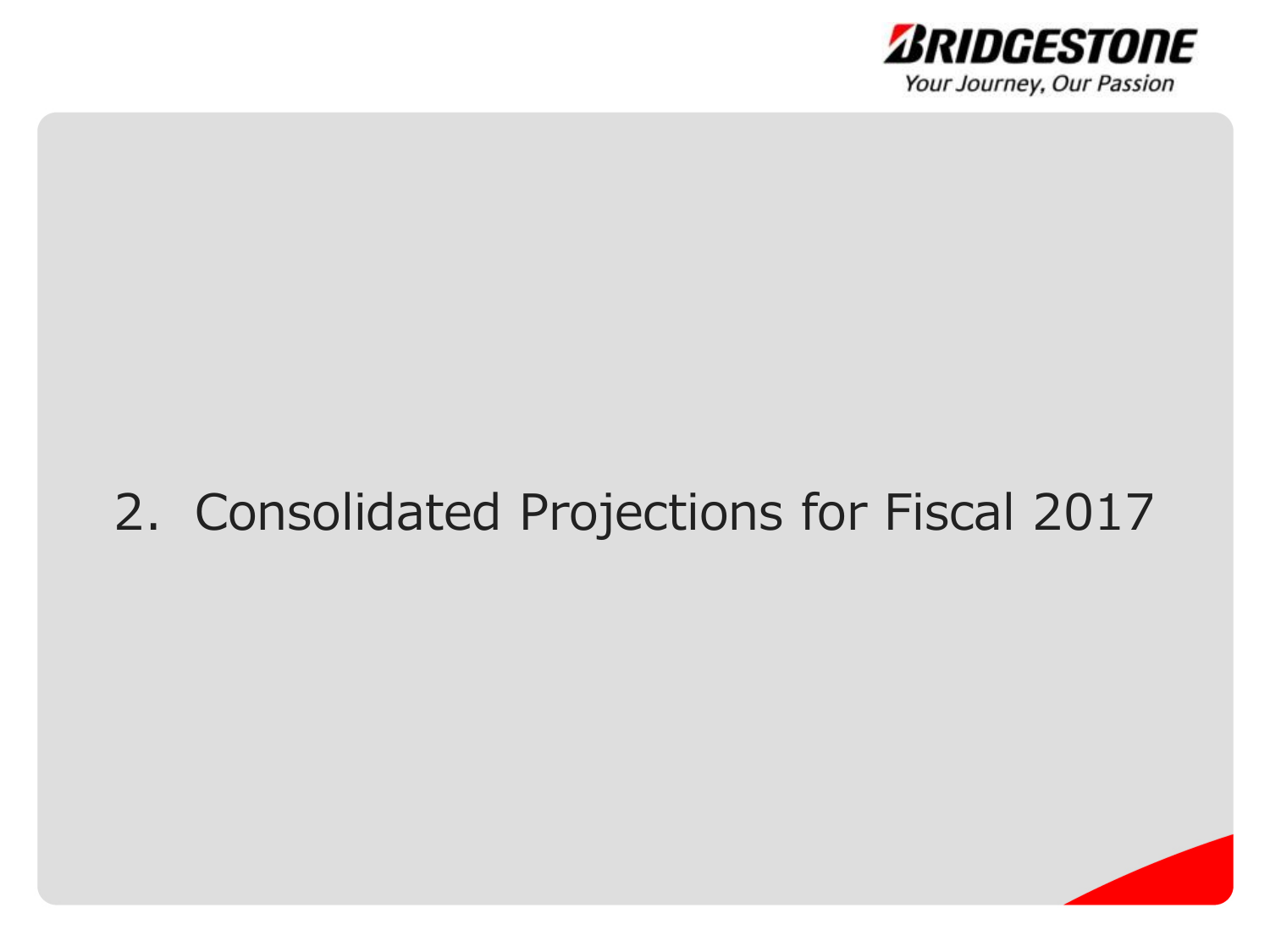## Forecast of Business Environment Surrounding Bridgestone Group

("Projection"; released at Feb. 17th)



**Currency Exchange** 

● Weaker Japanese yen than PY, Projection (Ref.)2016 FY 1USD=109yen 1EUR=120yen Projection FY 1USD=110yen 1EUR=114yen



**Raw Material Price**

● 2H assumption slightly lower than Projection ● Still higher FY assumption than PY



**Tire Demand**

THE DEFITRITE ● Steadily growing trend continues globally (PSR/TBR)

#### **Currency Exchange**

| (Yen)            |            | 2017       |           |
|------------------|------------|------------|-----------|
|                  | $1st$ Half | $2nd$ Half | <b>FY</b> |
| <b>US Dollar</b> | 112        | 110        | 111       |
| Euro             | 122        | 122        | 122       |

#### **Estimated Tire Demand (Year-on-Year/unit base%)**

Note: The numbers of demand are estimated by Bridgestone Corporation

|            |           | <b>PSR</b> |           | TBR        |
|------------|-----------|------------|-----------|------------|
|            | <b>OE</b> | <b>REP</b> | <b>OE</b> | <b>REP</b> |
| Japan      | 103%      | 99%        | 99%       | 101%       |
| N. America | 92%       | 100%       | 97%       | 101%       |
| Europe     | 100%      | 99%        | 103%      | 98%        |
| Asia $*1$  | 100%      | 108%       | 102%      | 101%       |

\*1 Total of Thailand, Indonesia, India, and China

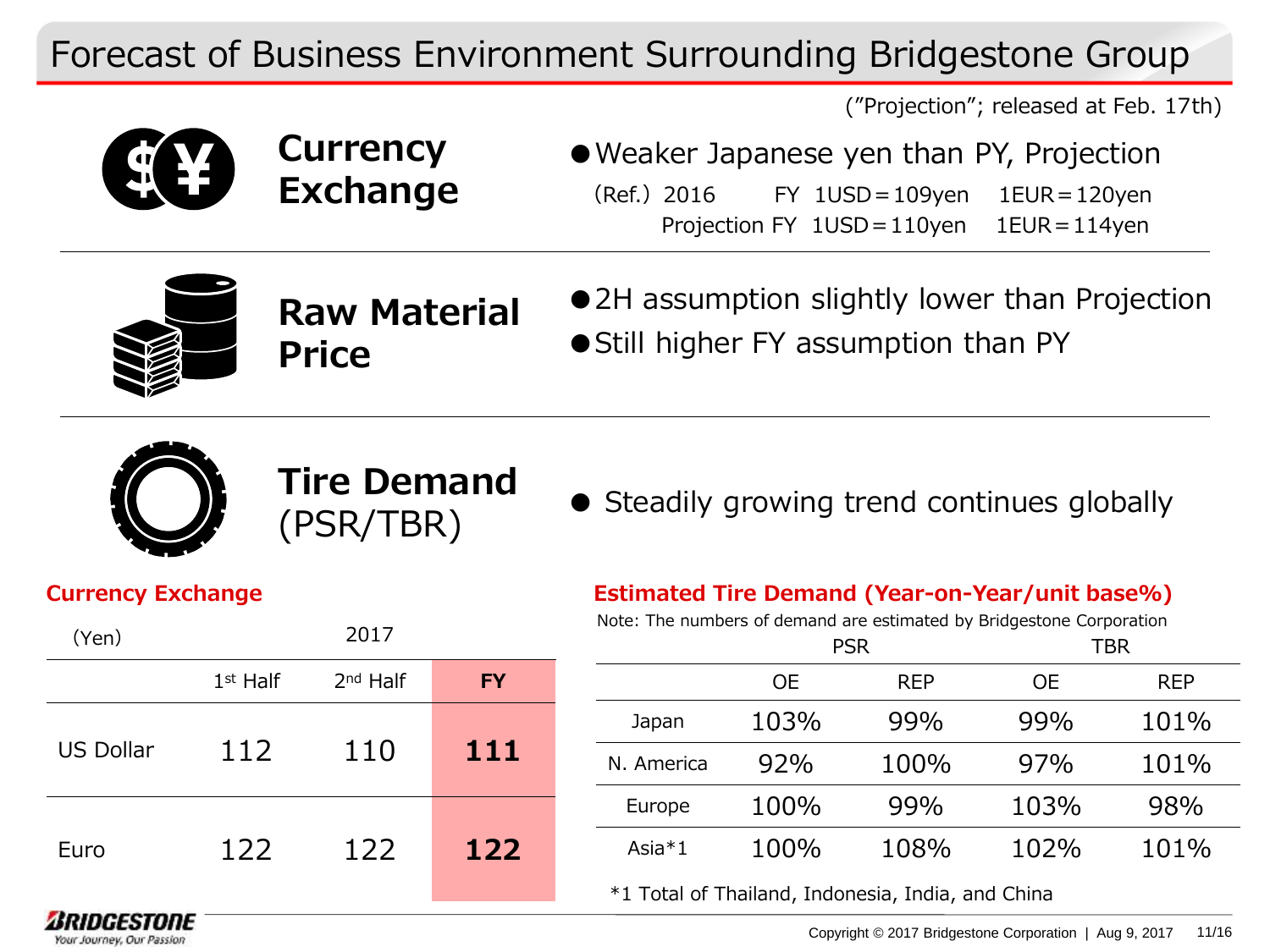## Tire Sales Growth Projections for Fiscal 2017 (Year-on-Year, unit base)

| <b>OE &amp; REP</b>    | <b>PSR</b>       |  | <b>TBR</b><br><b>OE &amp; REP</b> |                    | ORR ※ |                                    |                                  |  |
|------------------------|------------------|--|-----------------------------------|--------------------|-------|------------------------------------|----------------------------------|--|
| Global                 | $\sim +5\%$      |  | Global                            | $+6\% + 10\%$      |       | Ultra-Large                        | 115%                             |  |
| <b>OE</b>              |                  |  | <b>OE</b>                         |                    |       | Large                              | 130%                             |  |
| Japan                  | $+6\% + 10\%$    |  | Japan                             | around $\pm 0\%$   |       |                                    | Ultra-Large and Large ORR        |  |
| N. America             | around $\pm 0\%$ |  | $\sim +5\%$<br>N. America         |                    |       |                                    | recover throughout the year      |  |
| Europe                 | $+6\% + 10\%$    |  | Europe                            | $\sim +5\%$        |       |                                    |                                  |  |
| China/<br>Asia Pacific | $+6\% + 10\%$    |  | China/<br>Asia Pacific            | $+31\% \sim +35\%$ |       |                                    |                                  |  |
| <b>REP</b>             |                  |  | <b>REP</b>                        |                    |       |                                    | <b>PSR</b><br>HRD ( $\geq 18$ ") |  |
| Japan                  | $\sim +5\%$      |  | Japan                             | $+6\% + 10\%$      |       | Global                             | 120%                             |  |
| N. America             | around $\pm 0\%$ |  | N. America                        | $+6\% + 10\%$      |       |                                    |                                  |  |
| Europe                 | $\sim +5\%$      |  | Europe                            | $+6\% + 10\%$      |       |                                    |                                  |  |
| China/<br>Asia Pacific | $+6\% + 10\%$    |  | China/<br>Asia Pacific            | $+11\% + 15\%$     |       | ※ Note: Based on rubber weight for | Ultra-Large and Large ORR        |  |

*ARIDGESTONE* Your Journey, Our Passion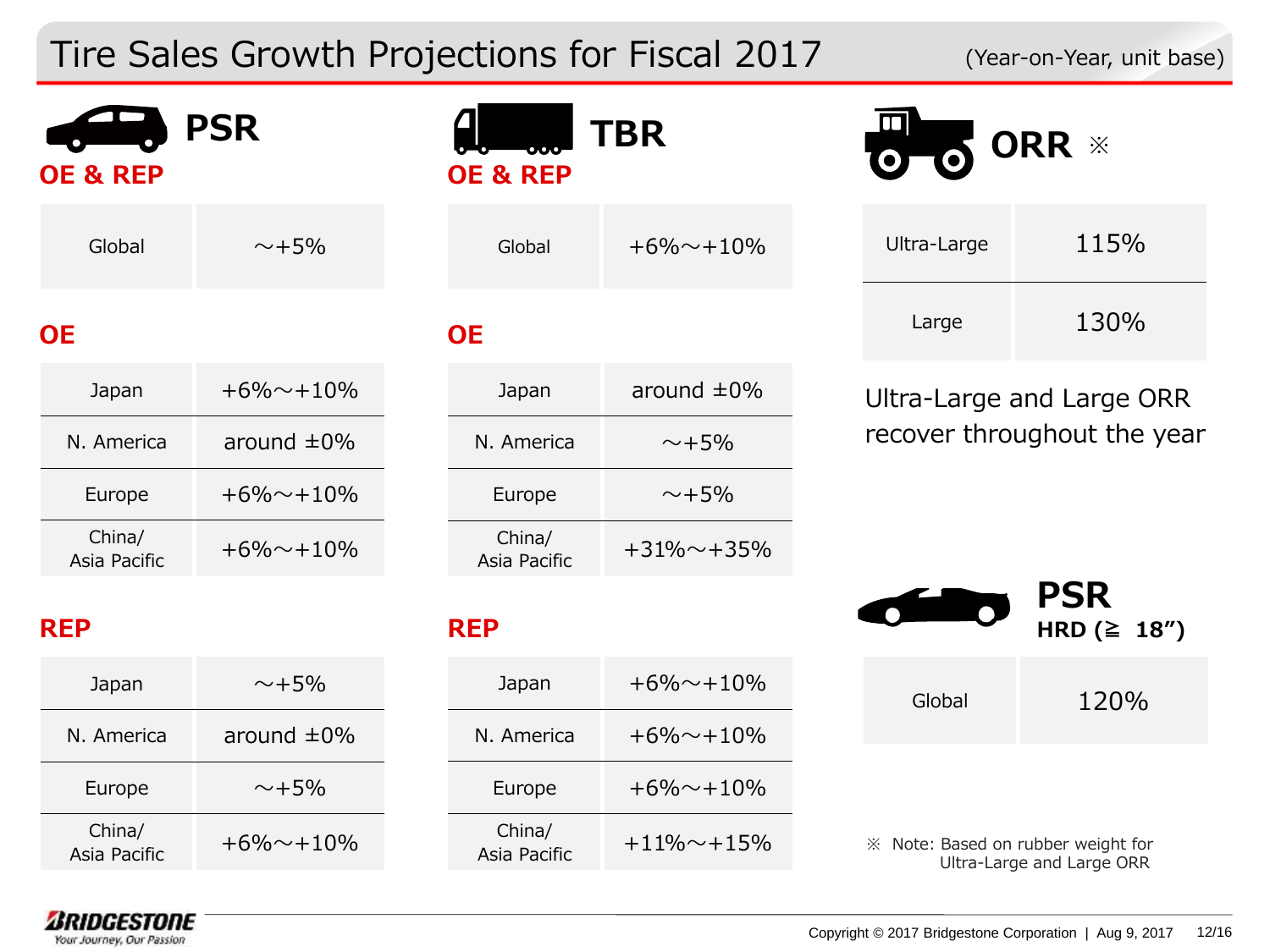## Consolidated Projections for Fiscal 2017

| (Yen in billions)                                 | 2016<br>Results        | 2017<br><b>Projections</b> | VS PY (%)               | (Ref. Feb 17, 2017<br>announcement)<br>2017 Projections |
|---------------------------------------------------|------------------------|----------------------------|-------------------------|---------------------------------------------------------|
| <b>Net Sales</b>                                  | 3,337.0                | 3,700.0                    | $+11$                   | 3,630.0                                                 |
| <b>Tires</b>                                      | 2,765.7                | 3,090.0                    | $+12$                   | 3,040.0                                                 |
| <b>Diversified</b><br>Products                    | 585.7                  | 620.0                      | $+6$                    | 600.0                                                   |
| <b>Operating</b><br><b>Income</b>                 | 449.5<br>(Ratio) 13.5% | 464.0<br>(Ratio) 12.5%     | $+3$<br>(Ratio) (0.9pt) | 452.0<br>(Ratio) 12.5%                                  |
| <b>Tires</b>                                      | 414.7                  | 428.0                      | $+3$                    | 417.0                                                   |
| <b>Diversified</b><br>Products                    | 34.8                   | 35.0                       | $+1$                    | 35.0                                                    |
| Ordinary<br><b>Income</b>                         | 432.5                  | 439.0                      | $+1$                    | 433.0                                                   |
| <b>Profit Attributable</b><br>to Owners of Parent | 265.5                  | 289.0                      | $+9$                    | 280.0                                                   |
| Dividends per<br><b>Share</b>                     | <b>140 yen</b>         | <b>140 yen</b>             |                         | <b>140 yen</b>                                          |
| Yen/US dollar rate:                               | $109$ yen              | $111$ yen                  | $+2$ yen                | $110$ yen                                               |
| Yen/Euro rate:                                    | $120$ yen              | $122$ yen                  | $+2$ yen                | $114$ yen                                               |

*BRIDGESTONE* Your Journey, Our Passion

Copyright © 2017 Bridgestone Corporation | Aug 9, 2017 13/16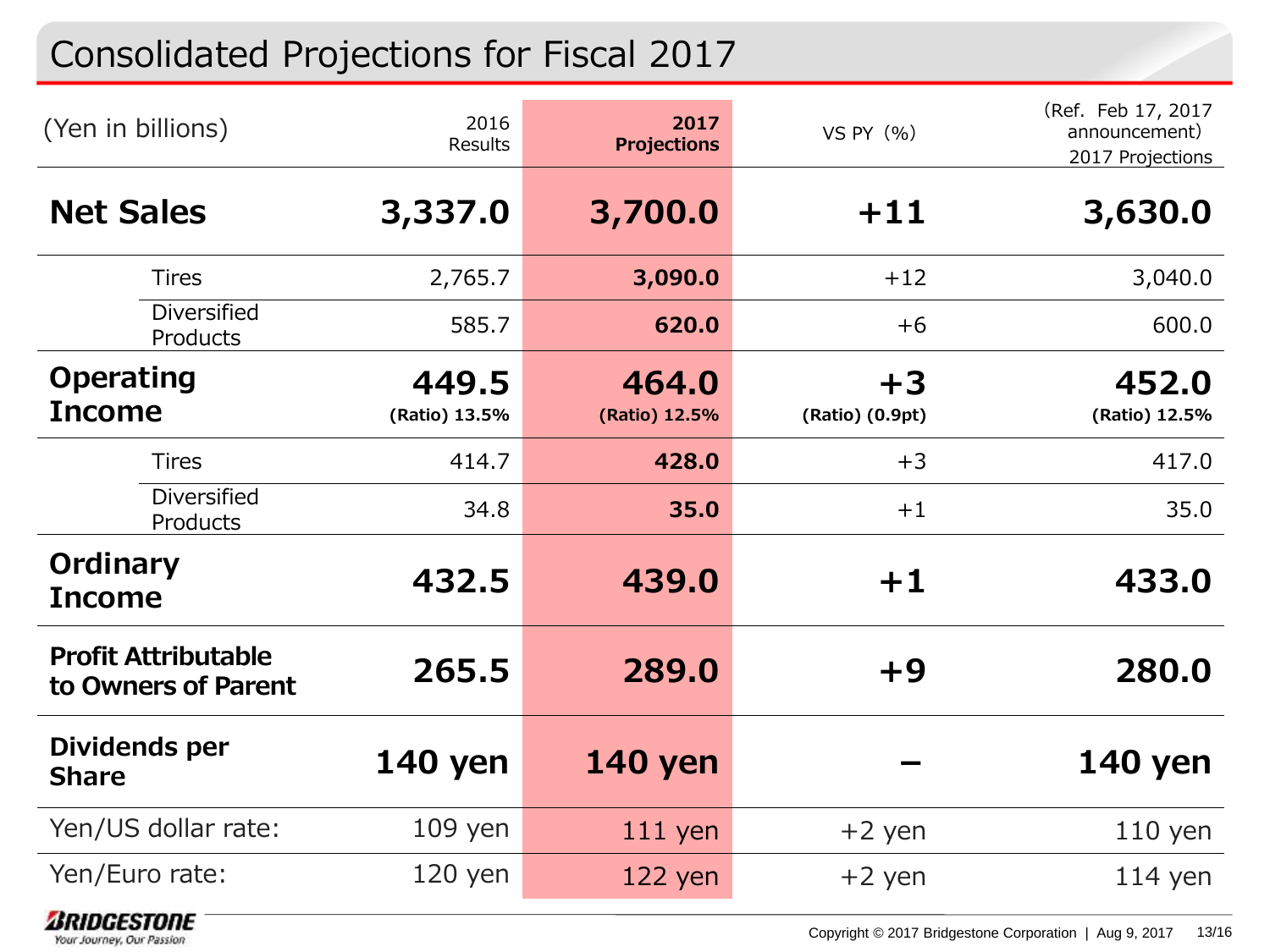## Analysis of Consolidated Operating Income for Fiscal 2017

(Yen in billions)



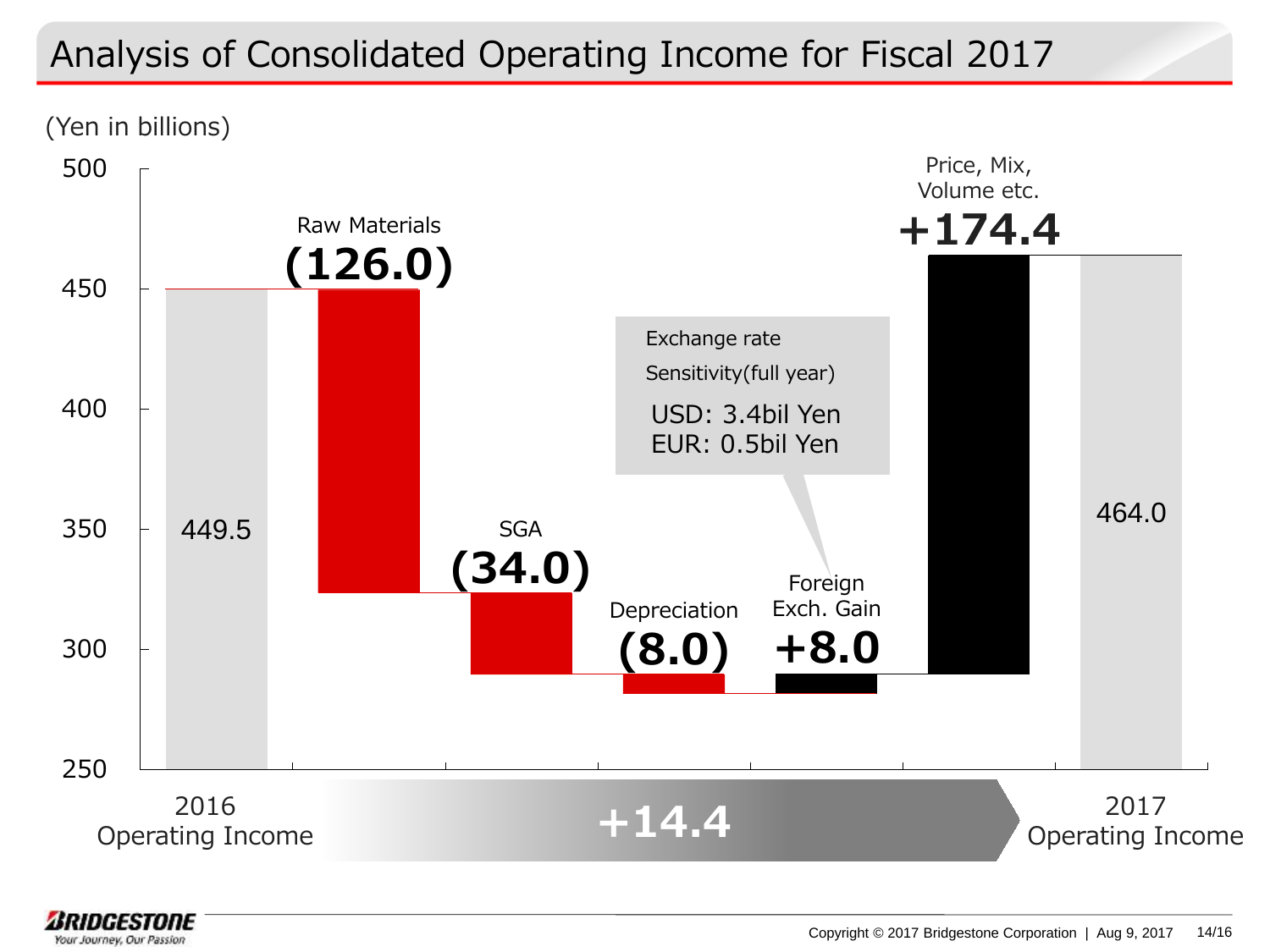Your Journey, Our Passion

|                                                           | <b>Full Year Revised Projections</b>                                                                                                                                                                                                               |
|-----------------------------------------------------------|----------------------------------------------------------------------------------------------------------------------------------------------------------------------------------------------------------------------------------------------------|
| <b>Tire sales</b><br><b>Volume</b>                        | ● PSR and TBR increase from PY<br>• Ultra-large/Large ORR recover throughout the year                                                                                                                                                              |
| <b>Selling Price/</b><br><b>Raw Material</b>              | • Raw Material price rise negatively impacted on operating<br>income against PY<br>• Selling Price increase to compensate increased Raw Material<br>costs<br>• Selling Price/Raw Material spread<br>1H: Negative 2H: Positive FY: remains Negative |
| <b>SGA</b>                                                | • Higher SGA spent for sales promotion activities and<br>distribution expenses in response to increased sales volume                                                                                                                               |
| <b>Consolidated</b><br><b>Financial</b><br><b>Results</b> | • Increased Raw Material costs offset by Selling Price increase,<br>Sales Volume increase, Sales Mix and Cost improvement<br>• Again, better operating income projected over PY                                                                    |
| <b>BRIDGESTONE</b>                                        |                                                                                                                                                                                                                                                    |